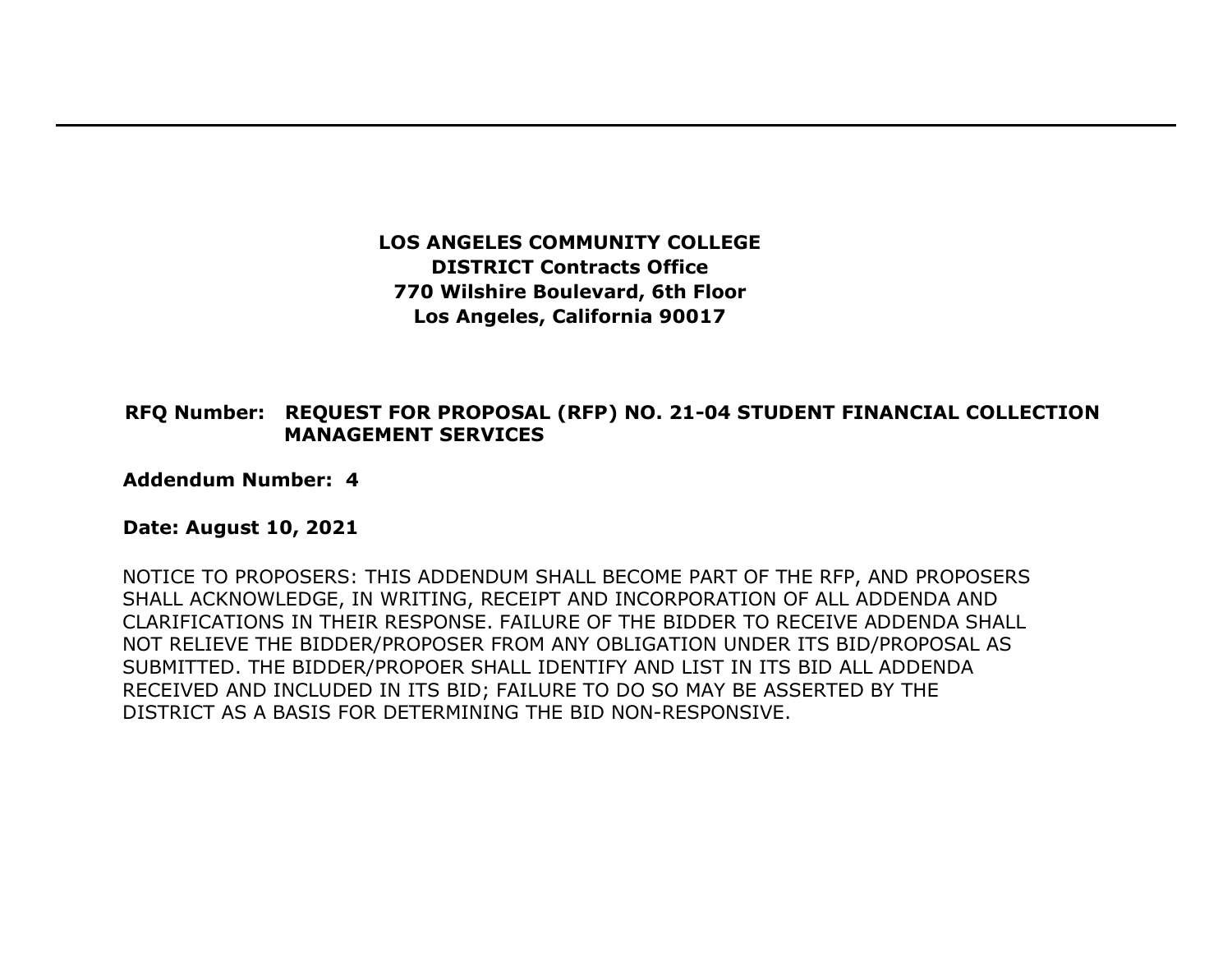## **NOTICE OF REQUEST FOR PROPOSALS (RFP) NO. 21-04 INSURANCE REQUIREMENT CHANGES**

 **INSURANCE.** Without limiting the Contractor's indemnification of the District and as a material condition of this agreement, the Contractor shall procure and maintain at its sole expense, for the duration of this agreement, insurance coverage with limits, terms and conditions at least as broad as set forth in this section. The Contractor shall secure and maintain, at a minimum, insurance as set forth below, with insurance companies acceptable to the District to protect the District from claims which may arise from operations under this agreement, whether such operations be by the Contractor or any subcontractor or anyone directly or indirectly employed by any of them. As a material condition of this agreement, the Contractor shall furnish to the District certificates of such insurance and endorsements, which shall include a provision for a minimum thirty-days notice to the District prior to cancellation of or a material change in coverage.

The Contractor shall provide the following insurance:

- a. Commercial General Liability Insurance, "occurrence" form only, to provide defense and indemnity coverage to the Contractor and the District for bodily injury and property damage. Such insurance shall name the District as an additional named insured and shall have a combined single limit of not less than **two million dollars (\$2,000,000) per occurrence; four million dollars (\$4,000,000) aggregate.** The policy so secured and maintained shall include personal injury, contractual or assumed liability insurance; independent contractors; premises and operations; products liability and completed operation; broad form property damage; broad form liability; and owned, hired and non-owned automobile insurance. The policy shall be endorsed to provide specifically that any insurance carried by the District which may be applicable to any claim or loss shall be deemed excess and non-contributory, and the Contractor's insurance primary, despite any provisions in the Contractor's policy to the contrary.
- **b.** Workers' Compensation Insurance with limits as required by the Labor Code of the State of California and Employers Liability insurance limits of not less than **one million dollars (\$ 1,000,000) per accident.**
- **c.** Sexual Abuse or Molestation (SAM) Liability: If the work will include contact with minors, and the CGL policy referenced above is not endorsed to include affirmative coverage for sexual abuse or molestation, Contractor